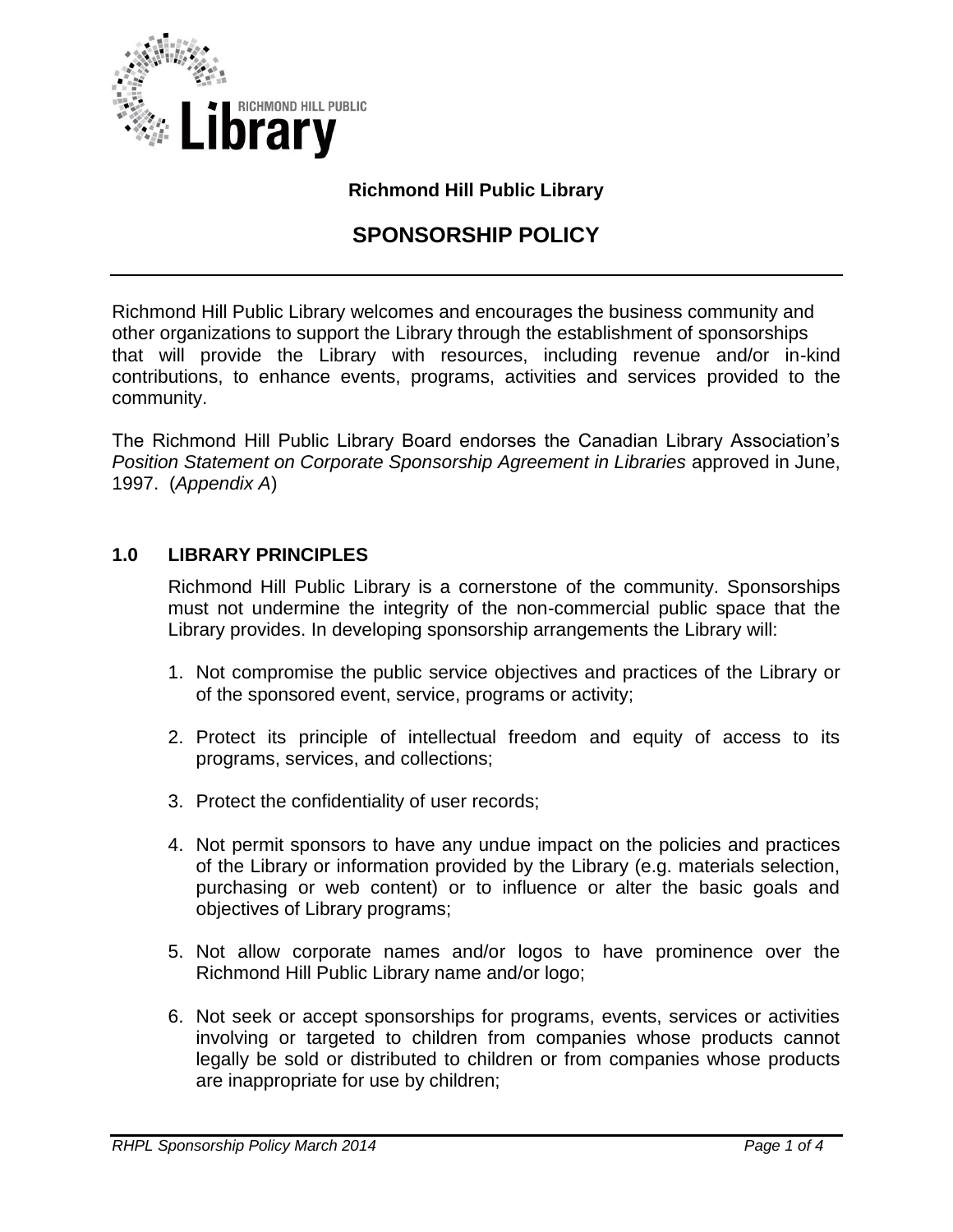7. Not allow direct marketing of products to children, except where relevant educational material is promoted in conjunction with programs.

# **2.0 APPLICATION AND SCOPE OF POLICY**

The policy applies to all arrangements whereby an organization sponsors or contributes to Library programs, events, activities, and services as defined below in the definition of a sponsorship. A Sponsorship is a contracted arrangement between Richmond Hill Public Library and an organization, designed to benefit both parties. This policy does not apply to:

- Philanthropic gifts or donations;
- Grants or funds obtained from other levels of government;
- Arrangements where the Library sponsors or contributes to external projects of other organizations.

The partner organization has marketing rights to promote their involvement with Richmond Hill Public Library for the duration of the sponsorship agreement subject to the provisions of this Policy and the mandatory sponsorship agreement.

Only organizations and arrangements deemed appropriate and compatible with the policies, mission, philosophy and priorities of the Library will be considered for potential sponsorships. The Library's reputation must be considered in any agreement.

Any programs undertaken by the Library and any of its sponsors must respect the Library's commitment to intellectual freedom.

Any sponsorship opportunity or proposal will be considered in accordance with the Library's conflict of interest guidelines.

# **Definitions**

A **sponsorship** is a mutually beneficial business exchange between the Library and an external organization (hereinafter the sponsor) whereby the sponsor contributes funds, products or in-kind services to the Library in return for recognition, acknowledgement or other promotional considerations. Sponsorships involve an association between the sponsor and the Library and/or the specific program, event, service or activity being sponsored. Tax receipts are not issued for funds, products or in-kind services made to the Library.

A **philanthropic gift or donation** is an arrangement where a donor contributes cash and/or in-kind goods or services to the Library without expectation or requirement of a reciprocal benefit. While most donors expect some form of recognition as a result of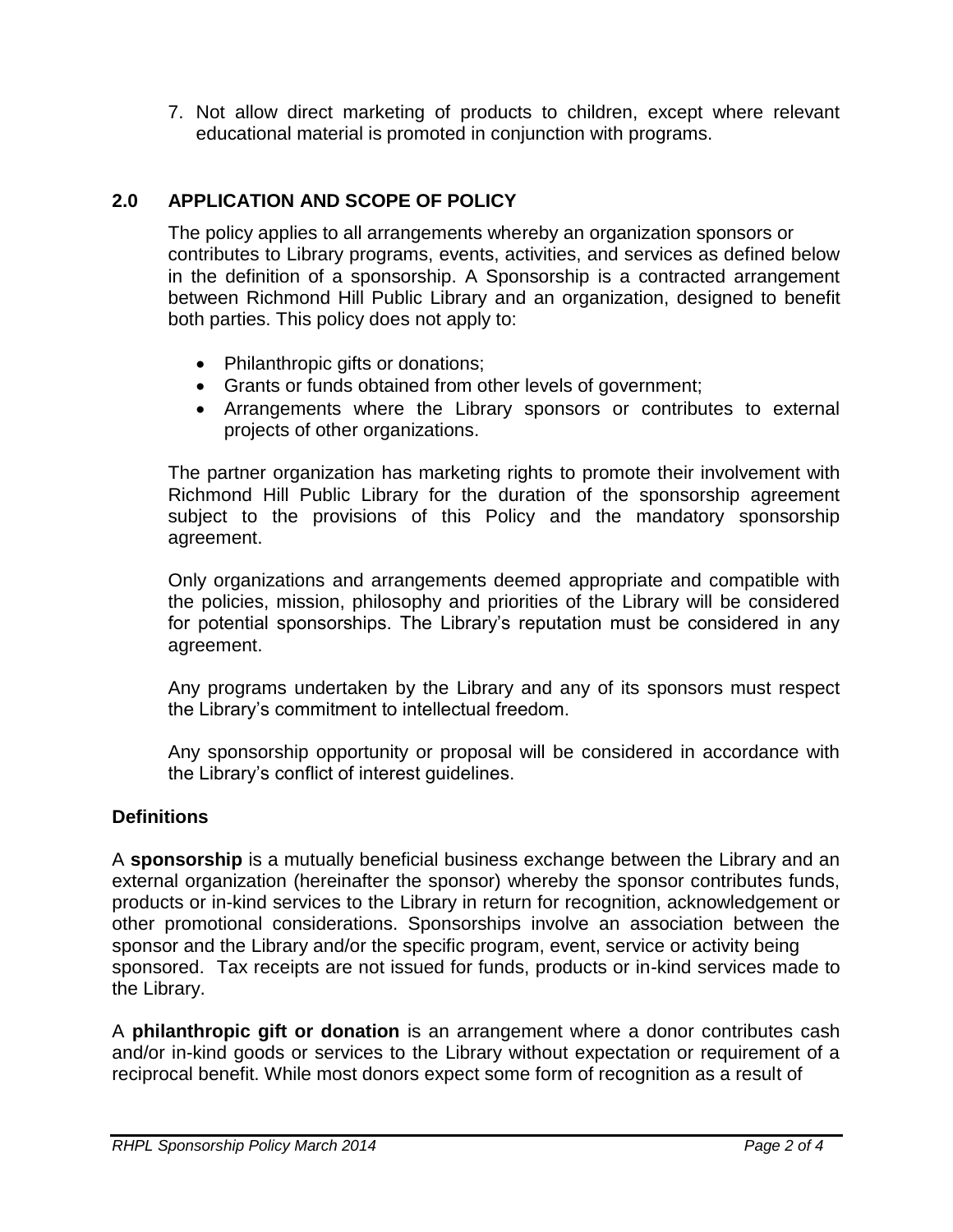their gift, the recognition is marginal in value relative to the value of the gift as defined by the Canada Revenue Agency**.**

### **3.0 SPONSORSHIP AGREEMENT**

Sponsorship arrangements with Richmond Hill Public Library will be confirmed in a formal agreement that outlines the responsibilities and deliverables for all parties involved including the terms of the sponsorship, a set time period, any recognition to be provided to the sponsor, and the Library's right to terminate the agreement.

All obligations on the part of the Library and the sponsor will end upon termination of the sponsorship agreement, unless otherwise specified in the agreement.

Final approval of the sponsorship agreement is as follows:

- 1. The Chief Executive Officer may approve sponsorships which are valued at \$50,000 or less and reported to the Library Board
- 2. The Library Board must approve all sponsorships with a value greater than \$50,000

The Richmond Hill Public Library Board has the right to refuse any sponsorship that, in its absolute discretion, contravenes the mission and vision of the Library.

#### **4.0 RELATED POLICIES**

1.0 Donations/Sponsorships/Partnerships (December 1998)

### **Enriching Your Connections, Choices and Community**

| Approval Date: March 20, 2014        | <b>Motion # 14:34</b> |
|--------------------------------------|-----------------------|
| Date of Last Revision: December 1998 |                       |